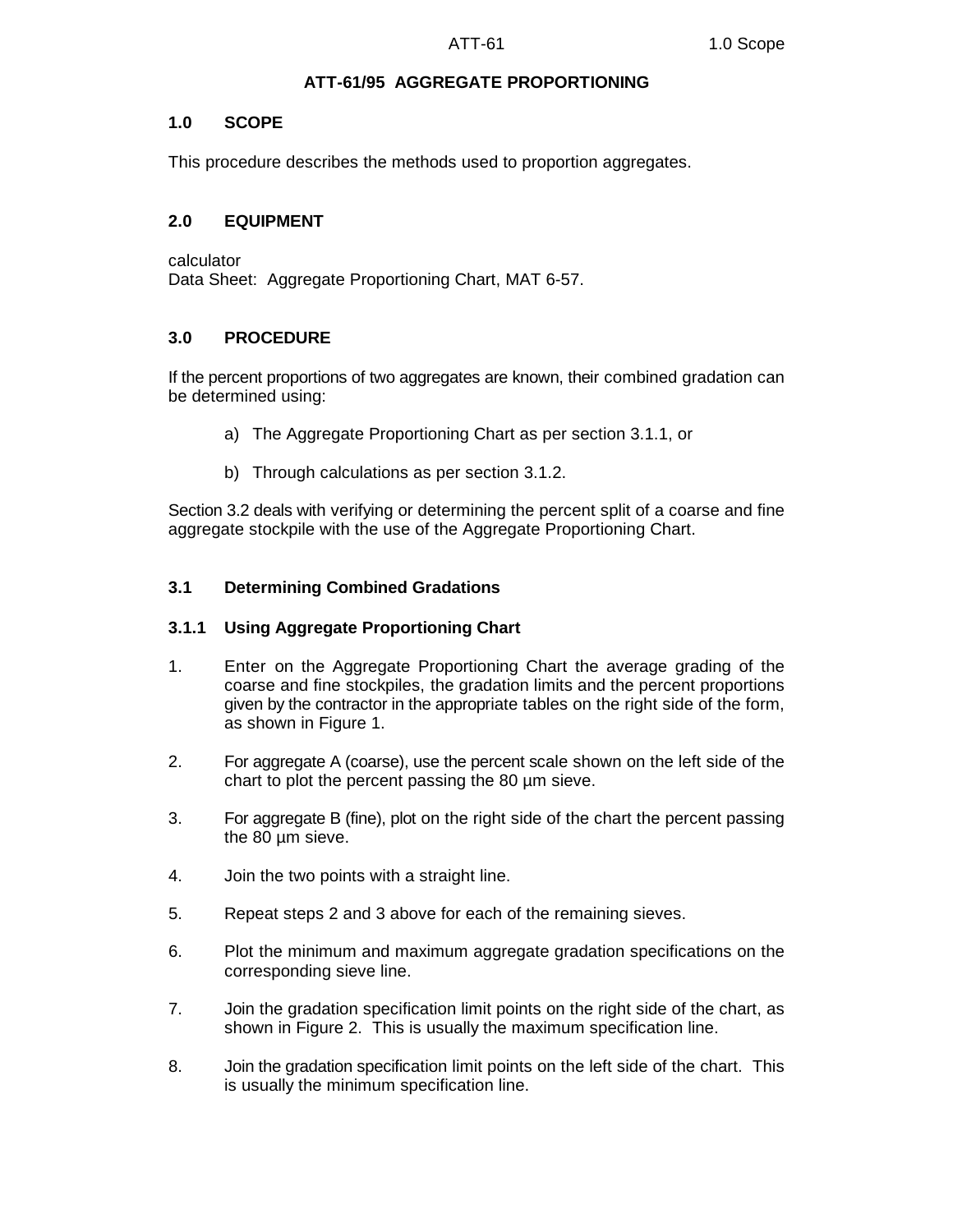ATT-61

3.1.1 Using Aggregate Proportioning Chart



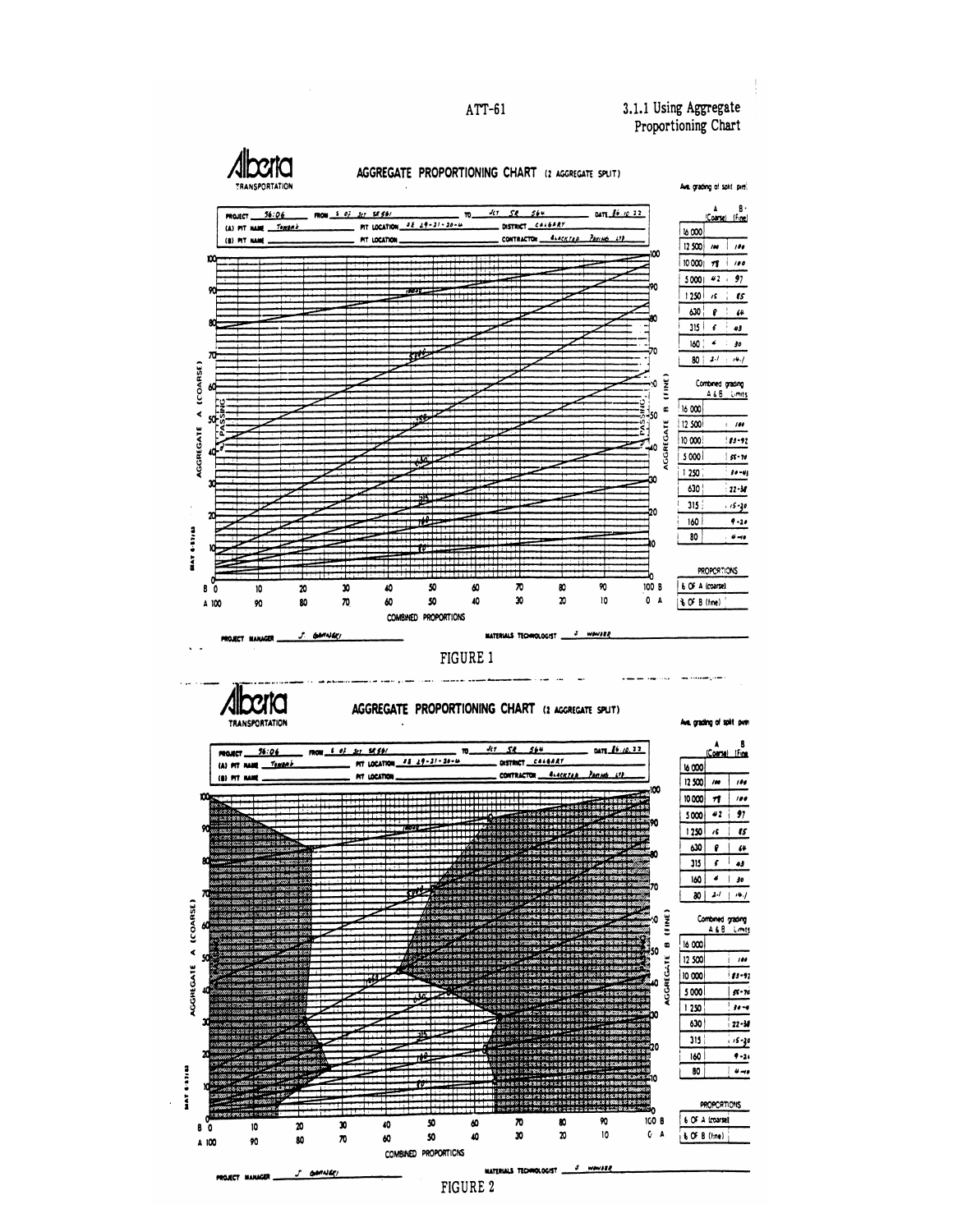- **NOTE:** The darkened area(s) outside the gradation specification lines are outside the limits of the gradation specifications.
- 9. Use the scale of the combined proportions shown at the bottom of the chart and draw a vertical line through the chart at the given proportions. An example is shown in Figure 3.
- 10. Pick off the chart, the combined grading for each sieve size as follows:
	- a) Proceed along the vertical line to where it intercepts each sieve line.
	- b) Then proceed horizontally to the edge of the chart and read the combined percent passing for that sieve.
- 11. Record the combined grading for each sieve in the appropriate table on the right side of the chart.



#### **3.1.1.1 Addition of Blend Sand**

If after completing section 3.1.1 the combined gradation of a split stockpile cannot meet the specifications limits, as shown in Figure 4, blend sand is often added to the aggregate.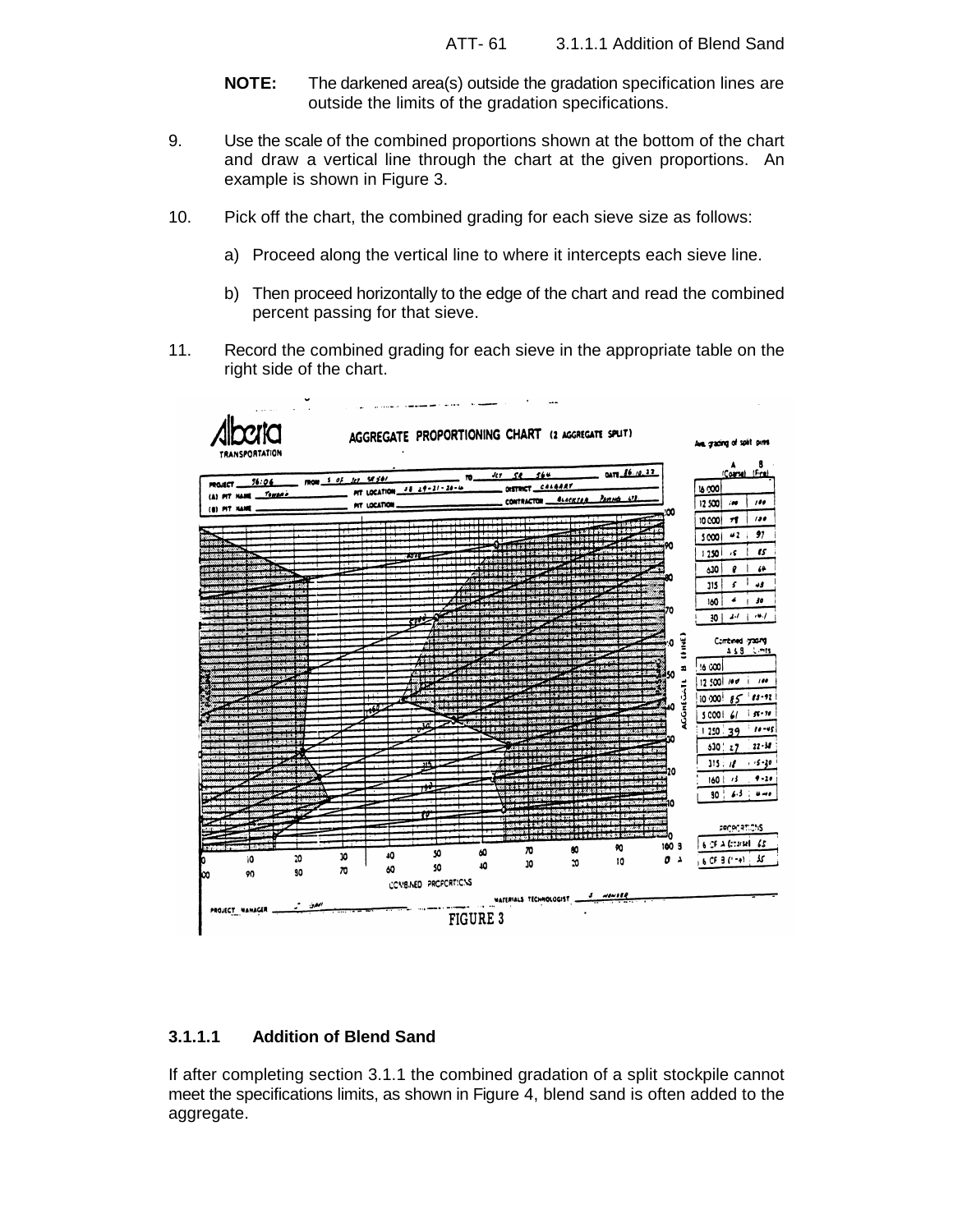AGGREGATE PROPORTIONING CHART (2 AGGREGATE SPLIT) Ave. grading of split p TRANSPORTATION DATE  $\mathcal{L}\theta$  ( $\theta$   $\mathcal{L}2$ ) (تفعيل المادى) **Resources** FROM HILL HAY RIELE Arra  $40.30$ **MORET\_** DISTRICT EMAN  $-$  PIT LOCATION  $\frac{F\Delta F \cdot 27.5}{F}$ 'പനറി  $100$ (A) PIT NAME ... ZMACH Here Chees CONTRACTOR BERREEK  $Conformation$ PIT LOCATION (B) PIT NAME  $12,500$   $P2$   $100$  $1000$  $10000 = 60$   $100$ 100  $5000: 26 = 83$ ix)  $1250$   $630$   $10$   $21$  $315$  7  $10$  $160$   $4$   $4$  $80 26 48$ (COARSE) **LENE** Compined gradin Ń. A&B <u>lm</u> 116 000  $100$ œ  $12500$   $11$   $1092$ **AGGREGATE AGGREGATE**  $10000$  70 70 84 ۵ĥ  $5000$  39  $50 - 65$  $1250 - 21 - 30 - 45$ ۵Ó  $630: 13 : 27 - 56$ 315 **8**  $45 - 30$ 30  $160$  5 9.20  $80 \ 3 \ 40$ ante-0 sve  $\ddot{u}$  $\tilde{\mathbf{S}}$ **PROPORTIONS** nu normaaraamamoonaa ka<br>27 27 28 37 37 38 39 30 30 30 30 30 6 OF A (coarse) 75 100 B so  $\boldsymbol{\pi}$ 80 90 60  $\boldsymbol{x}$  $40$ 10 20 80  $30<sup>°</sup>$  $\boldsymbol{\mathsf{z}}$ 10  $0$  A & OF B (fine) | 25 50  $\boldsymbol{10}$ 70  $\boldsymbol{\omega}$ 80 A 100 -90 COMBINED PROPORTIONS  $A.$  Jule MATERIALS TECHNOLOGIST  $1. M. 6000$ PROJECT MANAGER **FIGURE 4**  $\ddot{\phantom{0}}$ TЮ m AGGREGATE PROPORTIONING CHART (2 AGGREGATE SPUT) Ave, crading of solit pit **TRANSPORTATION** DATE 36.10.22 ALTA RESOURCES **PROJECT 40:30** WILDERY RIVER **FROM** oaraa)  $56 - 53 - 27 - 5$  $E$ *son* **PIT LOCATION** DISTRICT\_ 16000  $100$  $NN / 18 - 62 - 16 - 5$ CONTRACTOR **BLACKTOD CONSTRUCTION** (B) PIT HANT usem  $12500$   $87$  100  $1600$  $10000$  70  $00$  $5000 \big| 39 \big|$  .00 خبته  $1250$   $\frac{1}{2}$   $\frac{100}{2}$  $630$   $13$   $97$  $315$   $8$   $17$  $160$   $5$   $57$  $80 \mid 3 \mid 1/4$ **CCOARSE** (FINE) Combined grading ó. A&B Limit 16 000  $\rho_{\rm 0}$ œ ¦so ¢  $12500$  90 80-9 AGGREGATE **AGREGATE**  $10000!$  76 70-3  $5000$   $52$   $50 - 65$  $1250$   $77$   $130-5$ 10 630  $\vec{s}$   $\vec{u}$  -36  $\lambda$  $315$   $\cancel{315}$   $\cancel{15-36}$  $160: 15 : 9-20$  $80 65 4 - 10$ MAT 6-STIM **PROPORTIONS** 100 B 6 OF A (coarse) 80 90 80  $10$  $\overline{\boldsymbol{x}}$ 30  $\boldsymbol{40}$ 50 60 70 ΒŎ 10  $0 A$ 20 % OF B (fine) 20  $30$  $\pmb{\pi}$  $\boldsymbol{\omega}$ 50 40 80 90 A 100 COMBINED PROPORTIONS  $8.3...$ MATERIALS TECHNOLOGIST M GORD PROJECT MANAGER

 $ATT-61$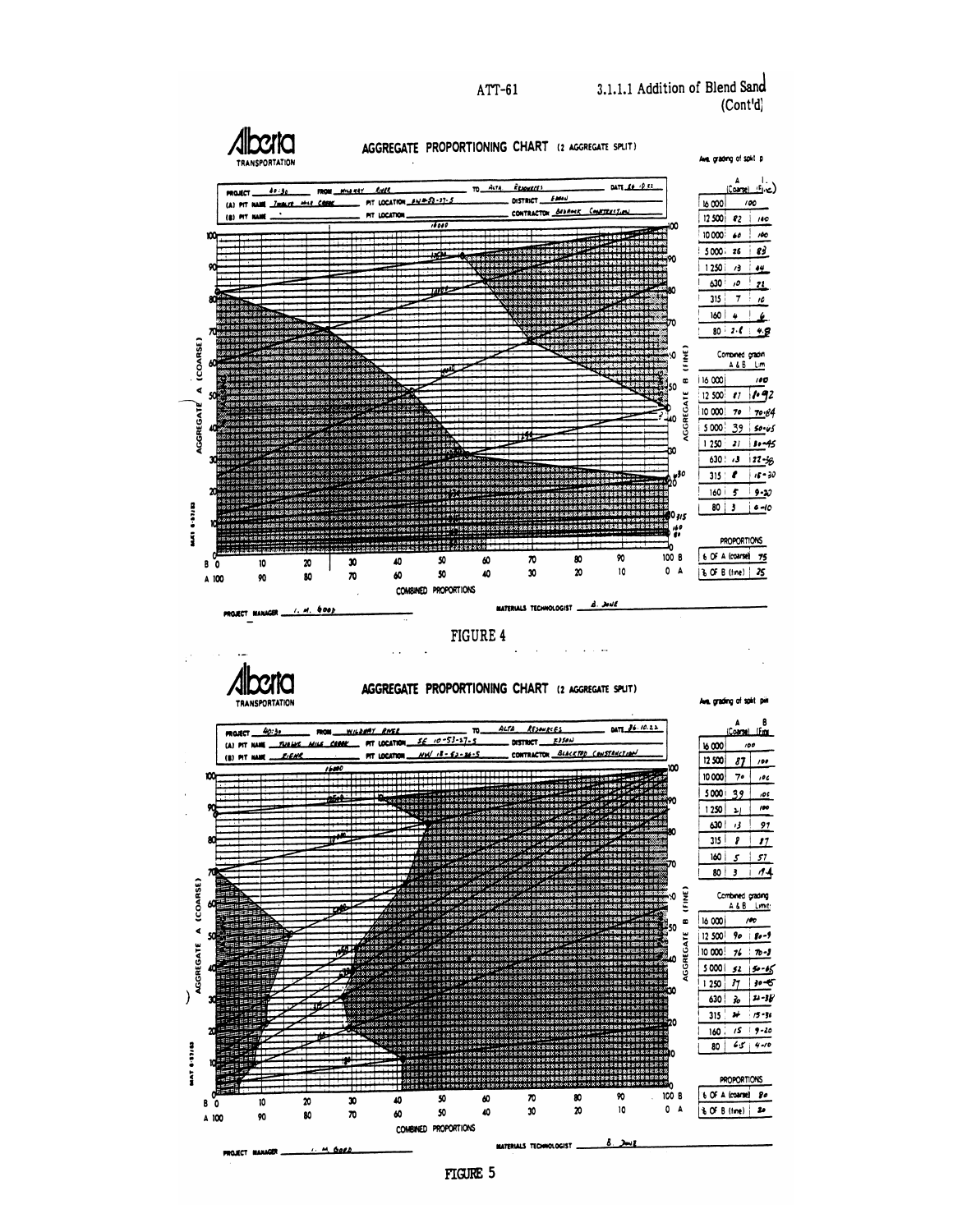In order to determine the proper proportion of blend sand required to bring the combined gradation within specifications:

- 1. Determine the average gradation of the sand to be used. Record the percent passing the corresponding sieve as Average Grading of Split Piles, column "B" (Fine), on a second Aggregate Proportioning Chart as shown in Figure 5.
- 2. Transfer the combined grading (which did not meet specifications) from the previous chart to column "A" (Coarse).
- 3. Enter the specification limits on the Combined Grading Limits column.
- 4. Repeat steps 2 to 7 of Section 3.1.1.
- 5. Draw a vertical line slightly to the left of centre of the area outlined by the specifications band.
	- **NOTE:** The location of the vertical line used to determine the % proportions is subject to the cost, hauling and availability of the blend sand.
- 6. Pick off the chart, the combined grading for each sieve size as follows:
	- a) Proceed along the vertical line to where it intercepts each sieve line.
	- b) Then proceed horizontally to the edge of the chart and read the combined percent passing for that sieve.
- 7. Record the combined grading for each sieve in the appropriate table on the right side of the chart.
- 8. Extend the line through both "Combined Proportions" scales "A" and "B" shown at the bottom of the graph.
- 9. Pick off the percentage at which the vertical line intersects scale "B" and record as "% of B (Fine)". This is the percent of blend sand required to be added to the split stockpile so that its gradation will meet the specifications.
- 10. Pick off the percentage at which the vertical line intersects scale "A" and record as "% of A (Coarse)". This is required percent of the combined coarse and fines stockpiles.
- 11. Multiply the original percent proportions given by the contractor by the combined percent proportions obtained in step 10 above and divide the result by 100. The result is the percent of coarse and percent of fines required from each stockpile for the combined coarse, fines and blend sand to meet specifications.
	- ie. Original percent split of coarse  $= 60\%$

Original percent split of fine = 40%

Combined percent proportion required = 88%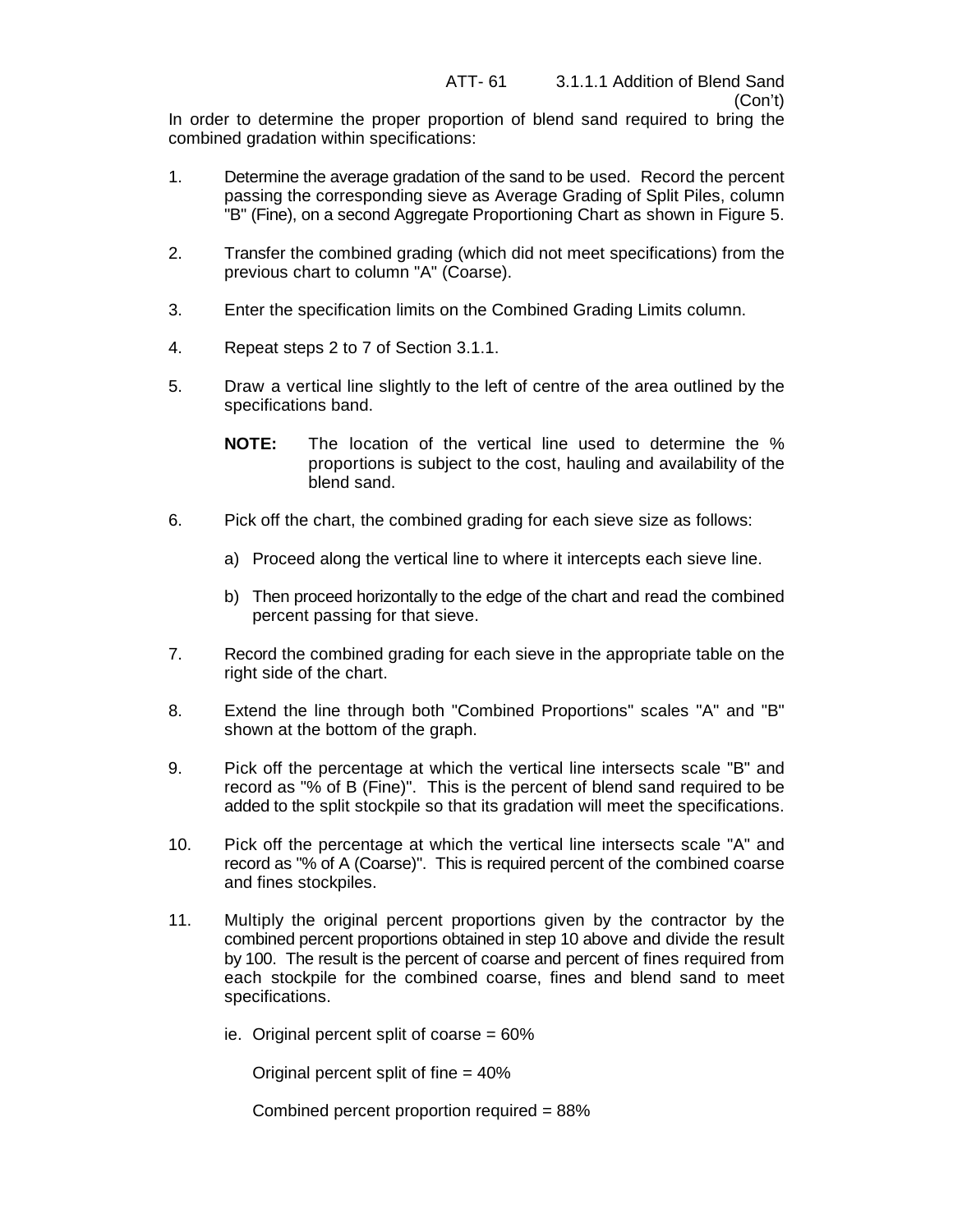Since, only 88% of the combined coarse and fine aggregate will be used, the original percent split of coarse and fine material will be reduced as follows:

% Coarse = 0.88 x 60% = 53%

% Fine =  $0.88 \times 40\% = 35\%$ 

Therefore, the design split will be 53% coarse, 35% fines and 12% blend sand.

## **3.1.2 Calculation Method**

The gradation of the combined aggregate can also be calculated using the known percent proportions and the average grading of the fine and coarse stockpiles. The procedure is as follows:

- 1. Obtain average gradation of the fine and the coarse stockpiles using the sieve analysis results obtained during splitting and crushing operations.
- 2. Obtain from the crushing contractor the percent split, that is, the proportion of aggregate crushed for each pile in relation to the total material produced in both piles.
	- ie. Total aggregate crushed  $= 60,000$  tonnes Weight of coarse aggregate = 33 000 tonnes Weight of fine aggregate = 27 000 tonnes

The proportions of each aggregate is calculated as follows:

% Coarse 
$$
\frac{33000}{60000} \times 100\%
$$
 ' 55%  
\n% Fines  $\frac{27000}{60000} \times 100\%$  ' 45%

3. For the "Coarse" stockpile, determine the proportioned percent passing each sieve using the formula:

*Proportioned* % *Passing Sieve* ' % *Split of Coarse Agg* × *Ave*. % *Passing Sieve* 100%

4. For the "Fines" stockpile, calculate the proportioned percent passing each sieve as follows:

*Proportioned* % *Passing Sieve* ' % *Split of Fine Aggregate* × *Ave*. % *Passing Sieve* 100 %

5. Add the result of step 3 to the result of step 4 obtained in the corresponding sieve size. The resulting percentage is the gradation of the two stockpiles if combined at the given proportions. To aid in the calculations, a table may be set up as follows: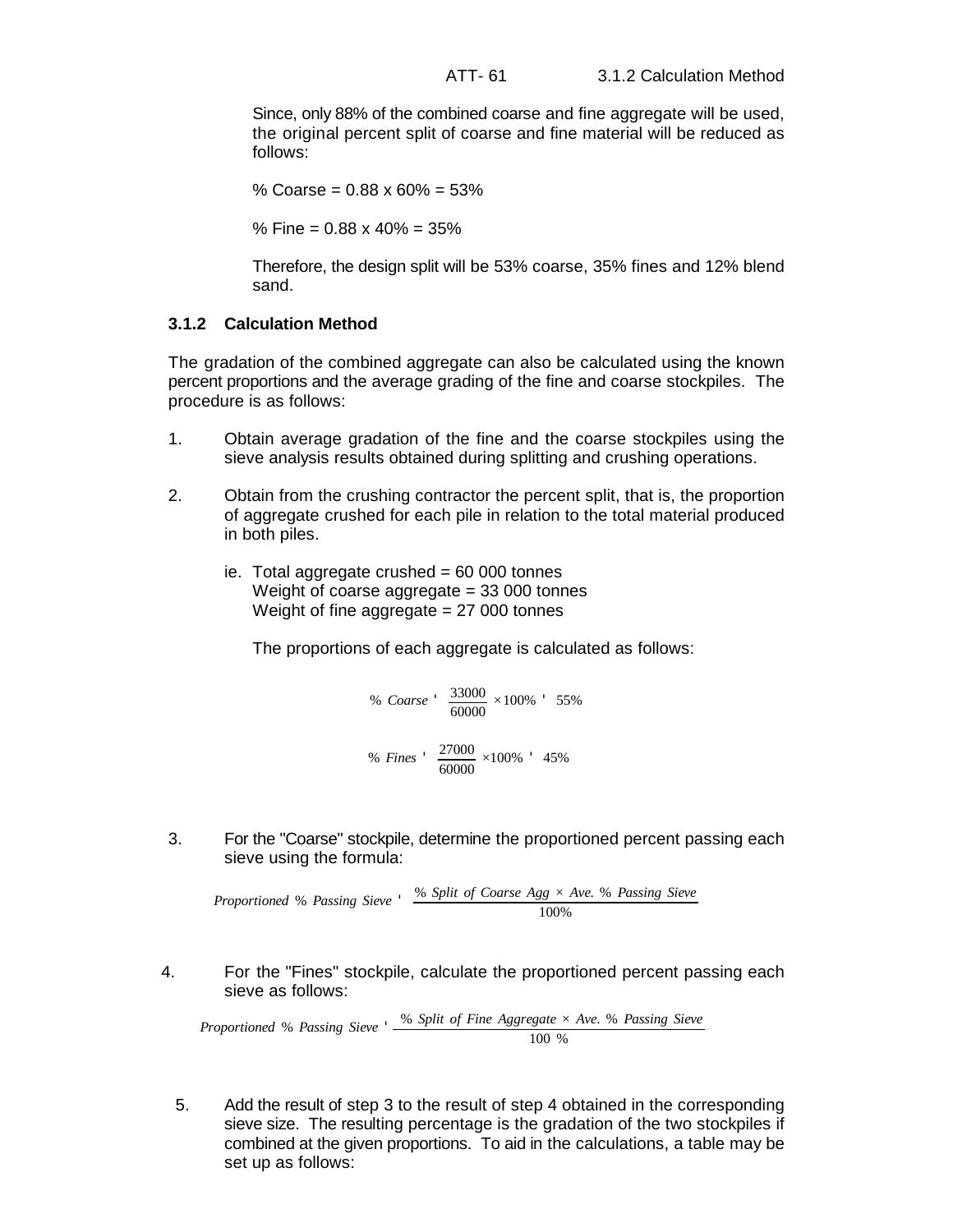| Stockpile | Sieve Size (µm)                                                                       | 12 500            | 10 000           | 5 0 0 0          | 250              | 630              | 315              | 160               | 80               |
|-----------|---------------------------------------------------------------------------------------|-------------------|------------------|------------------|------------------|------------------|------------------|-------------------|------------------|
| Coarse    | A. Average % Passing<br>B. Coarse % split<br>C. Proportioned % (AB)<br>100            | 100<br>55<br>55.0 | 83<br>55<br>45.7 | 39<br>55<br>21.5 | 23<br>55<br>12.7 | 21<br>55<br>11.6 | 19<br>55<br>10.5 | 13.9<br>55<br>7.7 | 6.1<br>55<br>3.4 |
| Fine      | D. Average % Passing 100<br>E. Fines % Split<br>F. Proportioned % Passing (DE)<br>100 | 100<br>45<br>45.0 | 87<br>45<br>45.0 | 49<br>45<br>39.2 | 28<br>45<br>22.1 | 45<br>12.6       | 5.7<br>45<br>3.2 | 3.6<br>45<br>2.6  | 45<br>1.6        |
|           | G. Combined Gradation (C+F)                                                           | 100.0             | 90.7             | 60.7             | 34.8             | 24.2             | 13.7             | 10.3              | 5.0              |

6. Compare the combined gradation for each sieve size to the gradation specification limits to verify if the combined gradation is acceptable.

### **3.2 Verifying the Split**

The Aggregate Proportioning Chart can also be used to verify the percent proportions of the Coarse and Fine stockpiles given by the contractor. The procedure is as follows:

- 1. Obtain the average gradation of the coarse and fine stockpiles using the crusher sieve analysis results available to date.
- 2. Obtain the average combined gradation of the aggregate pit using previous Weekly Gradation Reports on file for the particular pit or previous MST design gradations.
	- **NOTE:** Sometimes there is more than one pit with the same name. When obtaining this data, ensure the location also matches.
- 3. Repeat steps 1 to 5 of Section 3.1.1.
- 4. Plot the combined grading for each sieve along each respective sieve line as shown in Figure 6.
- 5. Draw a vertical line through the 5 000 µm sieve point.
- 6. Extend the line through both "% combined proportions" scales A and B, shown at the bottom of the graph.
- 7. Obtain the proportion of the coarse and fines stockpiles required to meet the combined gradation as follows:
	- a) Pick off the percentage at which the vertical line intersects scale "B", and record as "% of B" (fine)".
	- b) Pick off the percentage at which the vertical line intersects scale "A" and record as "% of A" (coarse)".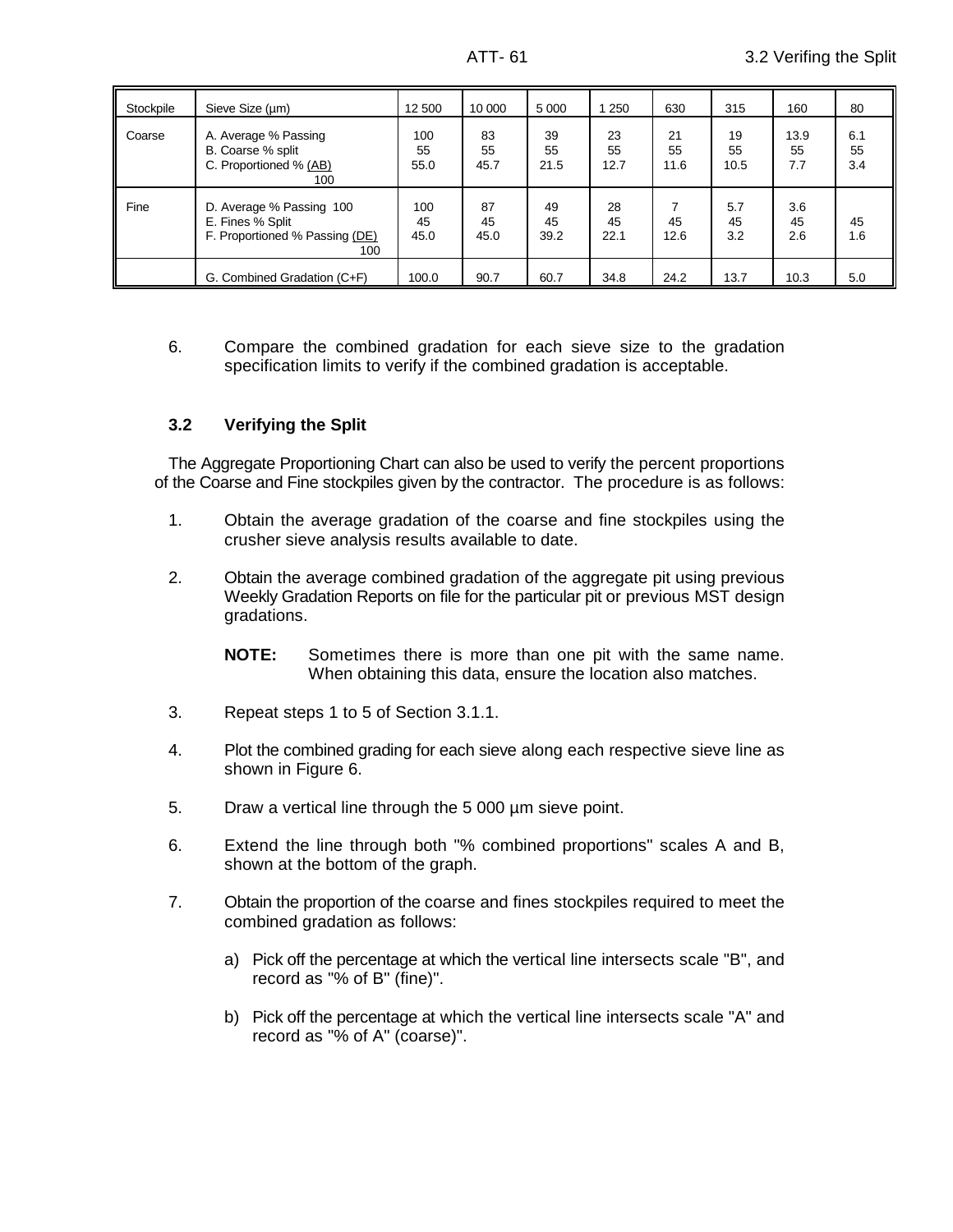

8. Compare the percent proportions from the chart to the proportions given by the Contractor.

#### **3.3 Designation 1 Aggregate**

For designation 1 aggregates, the contract specifies the approximate percent passing the 5 000 µm sieve of the combined aggregate. It also may specify the approximate percent of blend sand required to bring the combined aggregate to within gradation limits. In this case:

- 1. Plot on the Aggregate Proportioning Chart the percent passing the 5 000 µm sieve of the coarse stockpile on the left side of the chart.
- 2. Plot on the right side of the chart the percent passing the 5 000 µm sieve of the fines stockpile.
- 3. Join the two points with a straight line. Label the line as "5 000 µm sieve".
- 4. Plot on the vertical scale the specified percent passing the 5 000 µm sieve and proceed horizontally until it intercepts the "5 000 µm sieve" line.
- 5. Then proceed vertically to the bottom of the chart through the "Combined Proportions" scale.